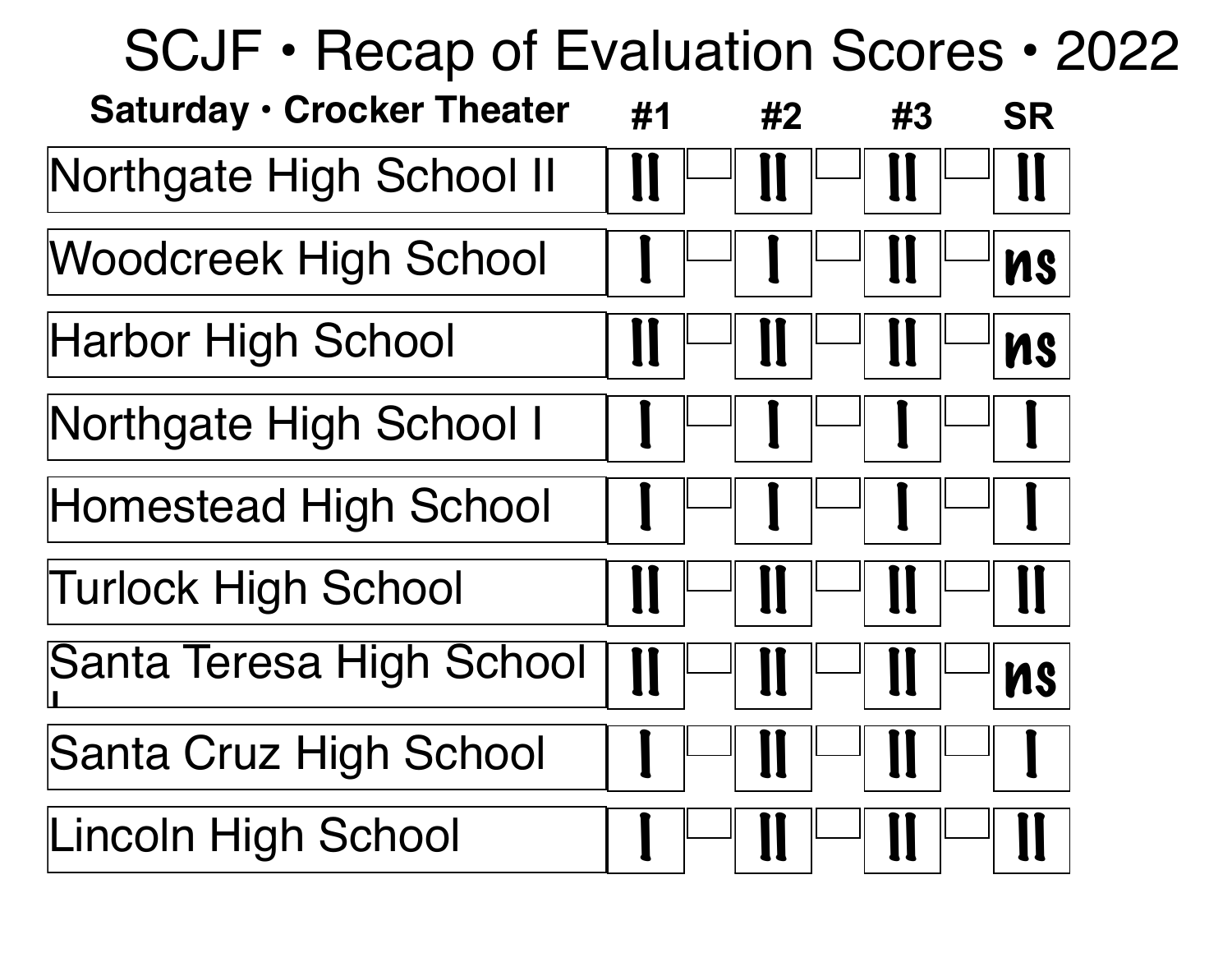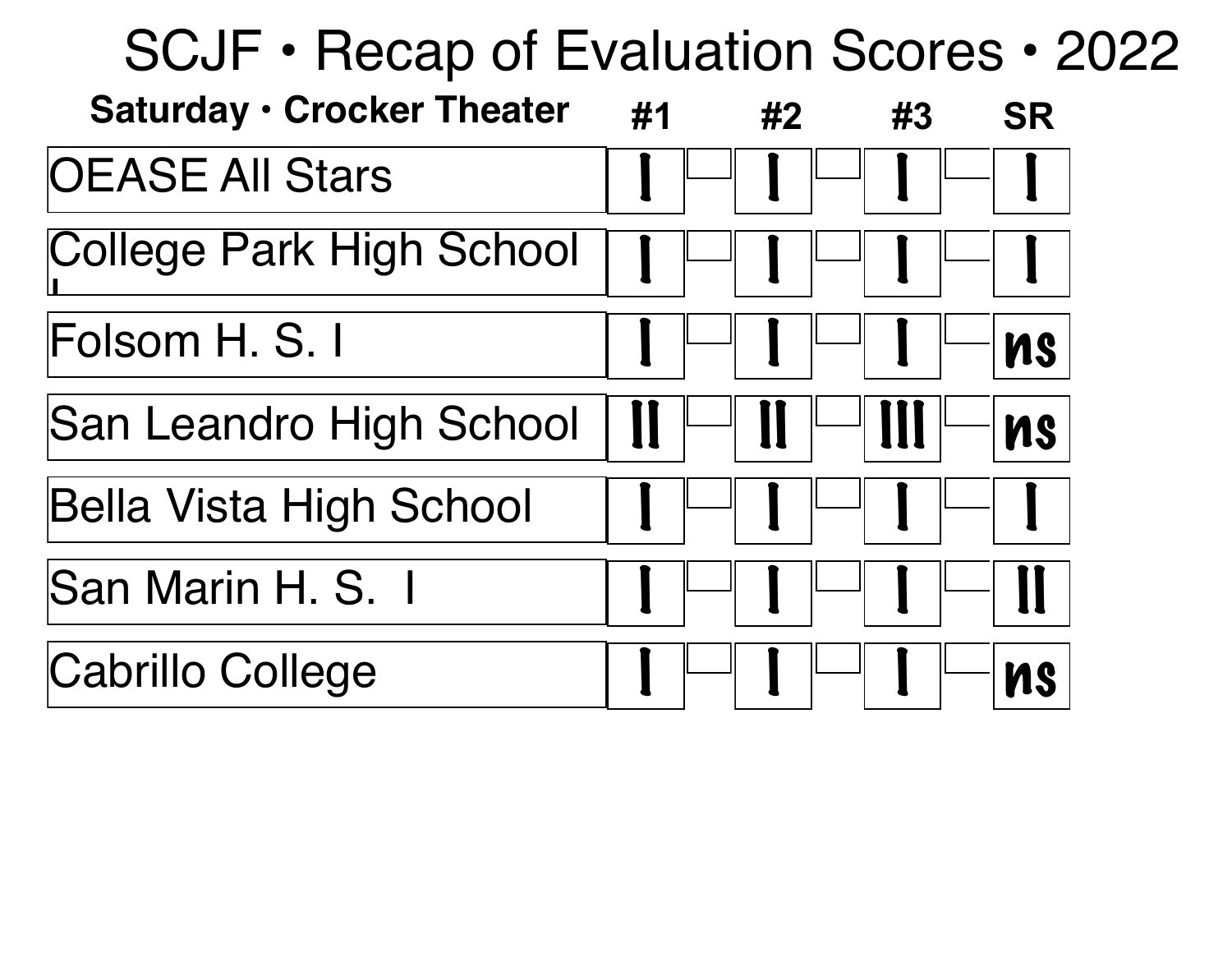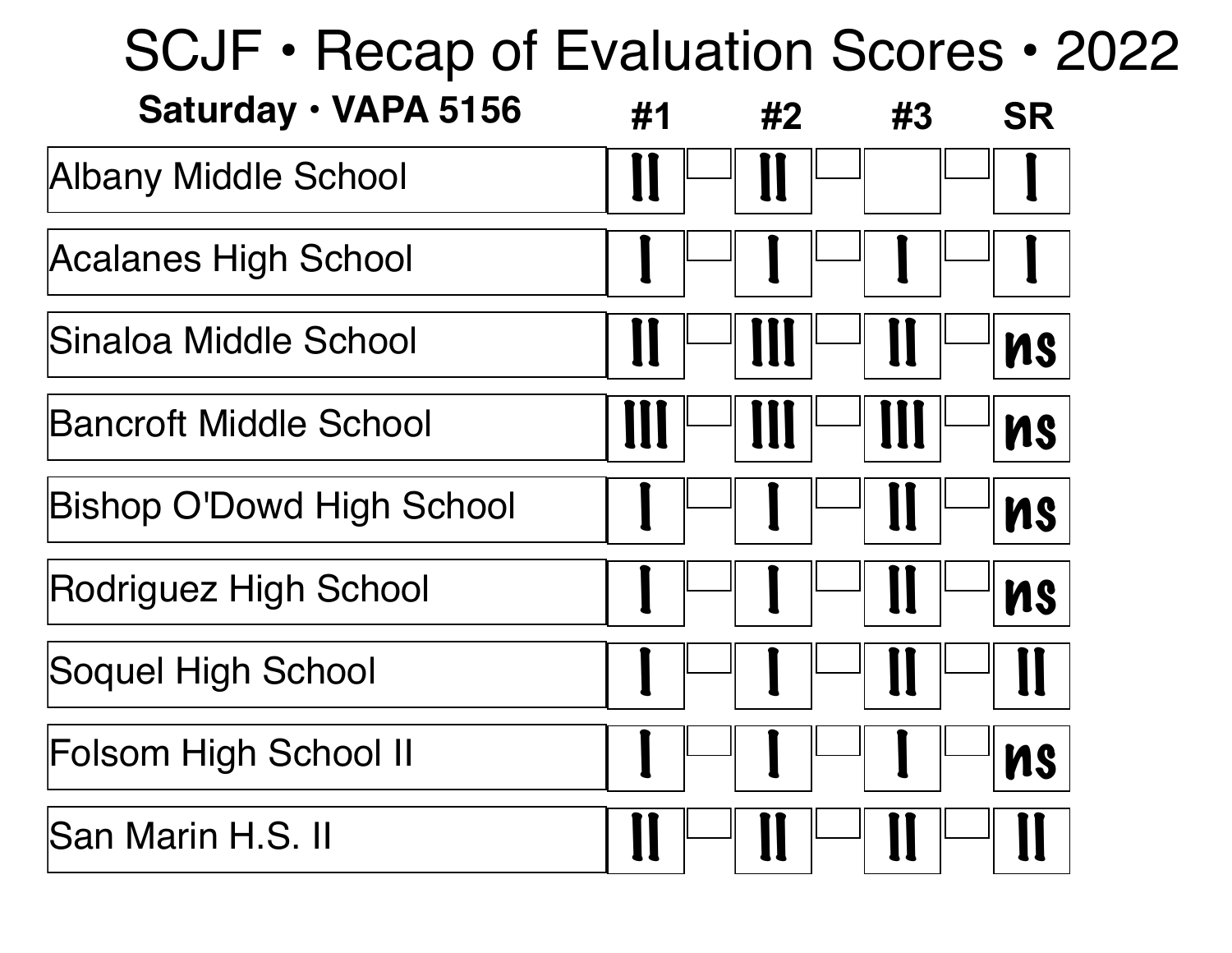| Saturday · VAPA 5156             | #1 | #2 | #3 | <b>SR</b> | $\mathsf{CP}$ |
|----------------------------------|----|----|----|-----------|---------------|
| Dougherty Valley High School     |    |    |    |           |               |
| Santa Teresa High School II      |    |    |    | <b>NS</b> |               |
| Sobrato High School              |    |    |    | <b>NS</b> |               |
| <b>SF University High School</b> |    |    |    | <b>NS</b> |               |
| <b>Black Pine Circle</b>         |    |    |    |           |               |
| College Park High School II      |    |    |    |           |               |
| Archbishop Mitty H. S. A         |    |    |    |           |               |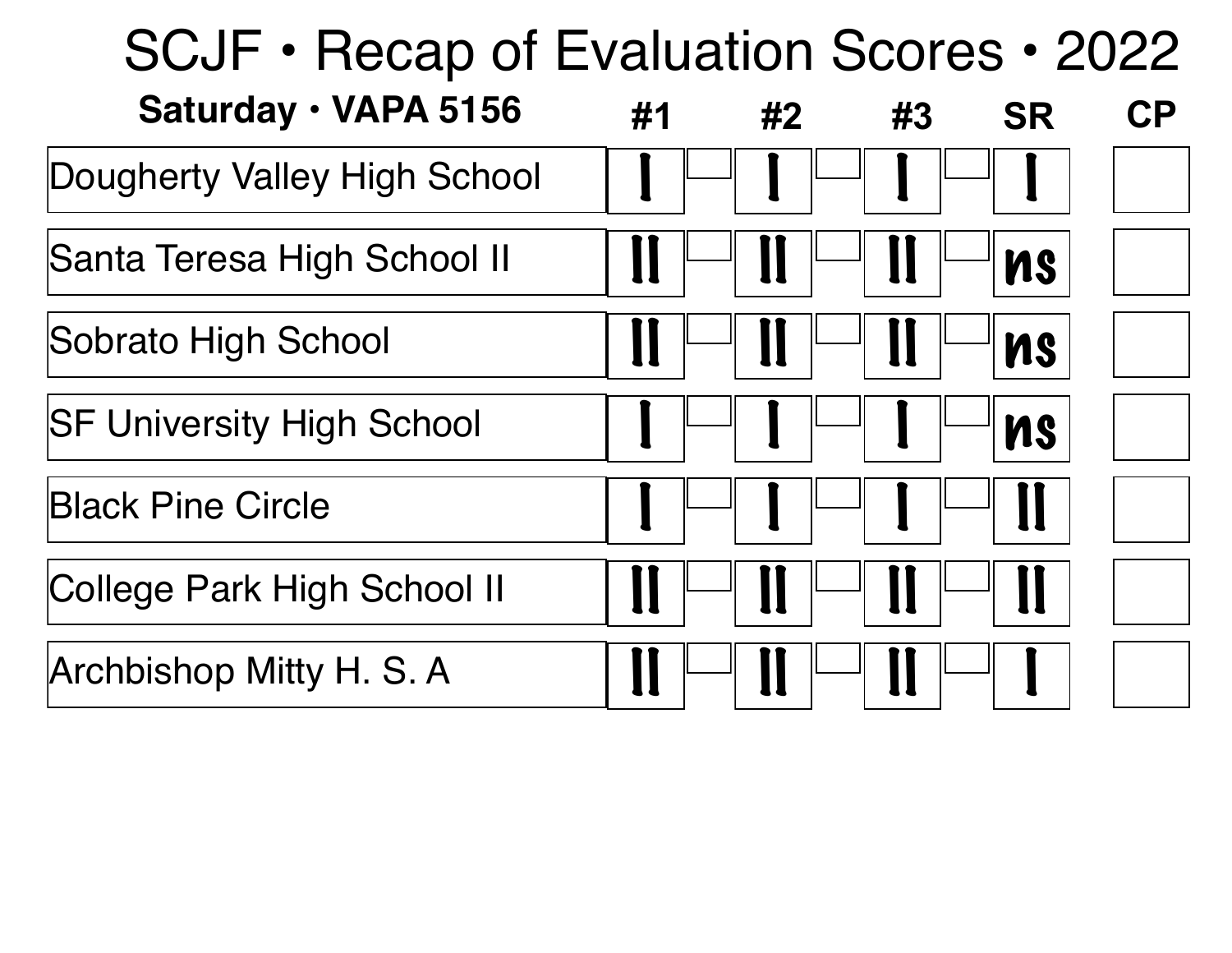| <b>Vocal</b>                     | #1 | #2 | #3 |
|----------------------------------|----|----|----|
| Bear River High School A         |    |    |    |
| <b>Willow Glen Middle School</b> |    |    |    |
| Rodriguez High School            |    |    |    |
| Soquel High School               |    |    |    |
| Sinaloa Middle School            |    |    |    |
| <b>Folsom High School I</b>      |    |    |    |
| U.C. Berkeley                    |    |    |    |
| <b>Cabrillo College WCV</b>      |    |    |    |
| Dos Pueblos High School II       |    |    |    |